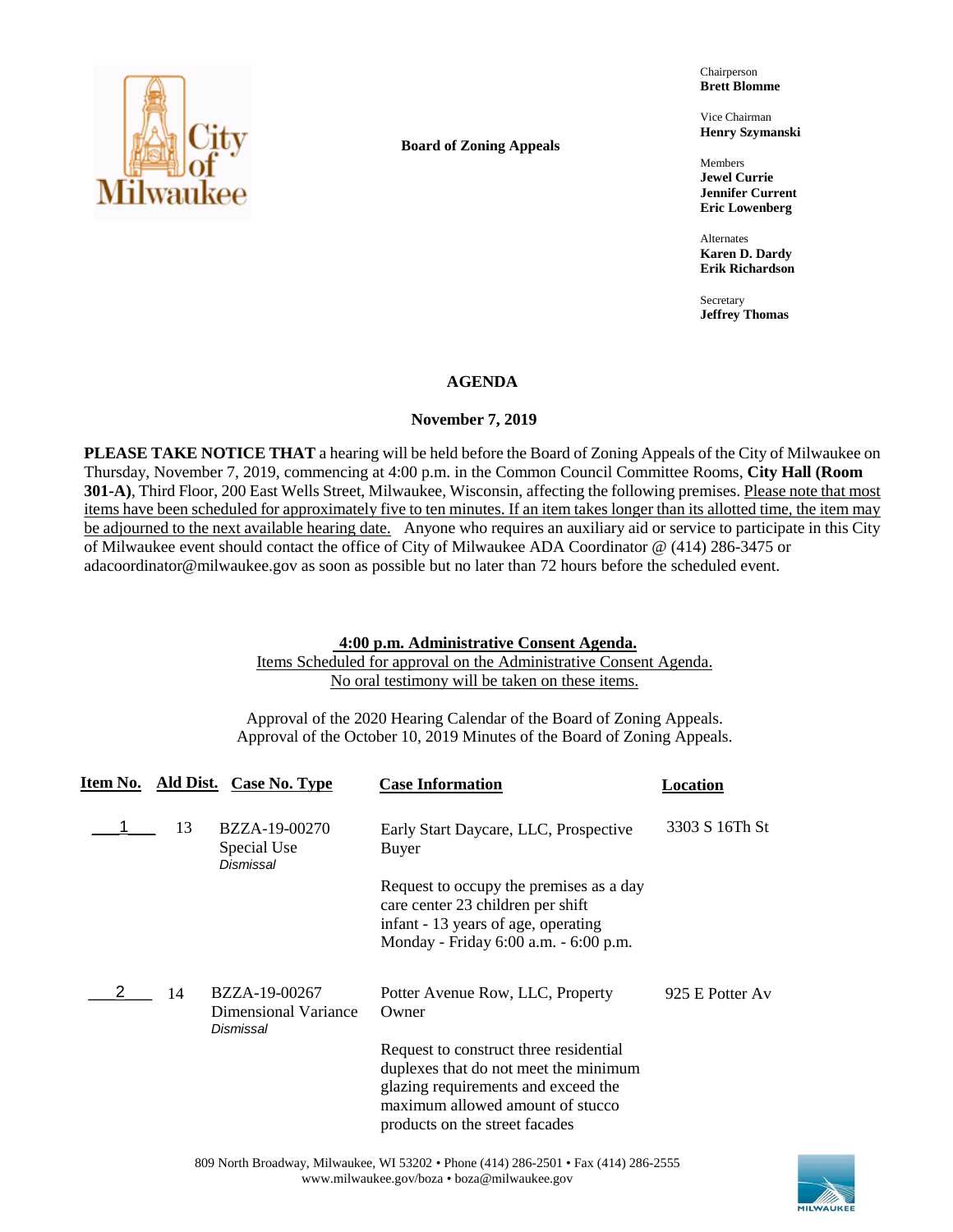| Board of Zoning Appeals, Hearing on Thursday, November 7, 2019                                                                                                                      |    |                                           |                                                                                                                                        |                    |
|-------------------------------------------------------------------------------------------------------------------------------------------------------------------------------------|----|-------------------------------------------|----------------------------------------------------------------------------------------------------------------------------------------|--------------------|
| Item No. Ald Dist.                                                                                                                                                                  |    | <b>Case No. Type</b>                      | <b>Case Information</b>                                                                                                                | <b>Location</b>    |
| 4:00 p.m. Administrative Consent Agenda (continued)<br><u>Items Scheduled for approval on the Administrative Consent Agenda.</u><br>No oral testimony will be taken on these items. |    |                                           |                                                                                                                                        |                    |
| 3                                                                                                                                                                                   | 1  | BZZA-18-00398<br>Special Use<br>Dismissal | Wrangler Towing, LLC, Lessee<br>Request to occupy the premises as a<br>ground transportation service (this is a<br>new operator)       | 4912 W Villard Av. |
| 4                                                                                                                                                                                   | 15 | BZCM-19-00001<br><b>Extension of Time</b> | Scott Crawford, Inc., Prospective Buyer<br>Request for an extension of time to<br>comply with the conditions of case<br>#BZZA-18-00342 | 2748 N 32ND St     |

# **4:00 p.m. Consent Agenda.**

Items Scheduled for approval on the Consent Agenda. No oral testimony will be taken on these items.

*If there are any objections to these approvals, please make them known to the Board office in writing at least 24 hours prior to the time of the hearing. If written objections to these approvals are received, the item will not be approved and will be held for a public hearing to allow additional testimony.*

|   | 11 | BZZA-19-00321<br>Special Use  | Divine Covenant Church, Inc., Property<br>Owner                            | 9220 W Howard Av      |
|---|----|-------------------------------|----------------------------------------------------------------------------|-----------------------|
|   |    |                               | Request to continue occupying the<br>premises as a religious assembly hall |                       |
| 6 | 11 | BZZA-19-00327<br>Special Use, | Access Elevator, Inc., Lessee                                              | 4445 W Forest Home Av |
|   |    | <b>Dimensional Variance</b>   | Request to occupy the premises as a light                                  |                       |
|   |    |                               | motor vehicle sales facility that does not                                 |                       |
|   |    |                               | meet the minimum required landscaping                                      |                       |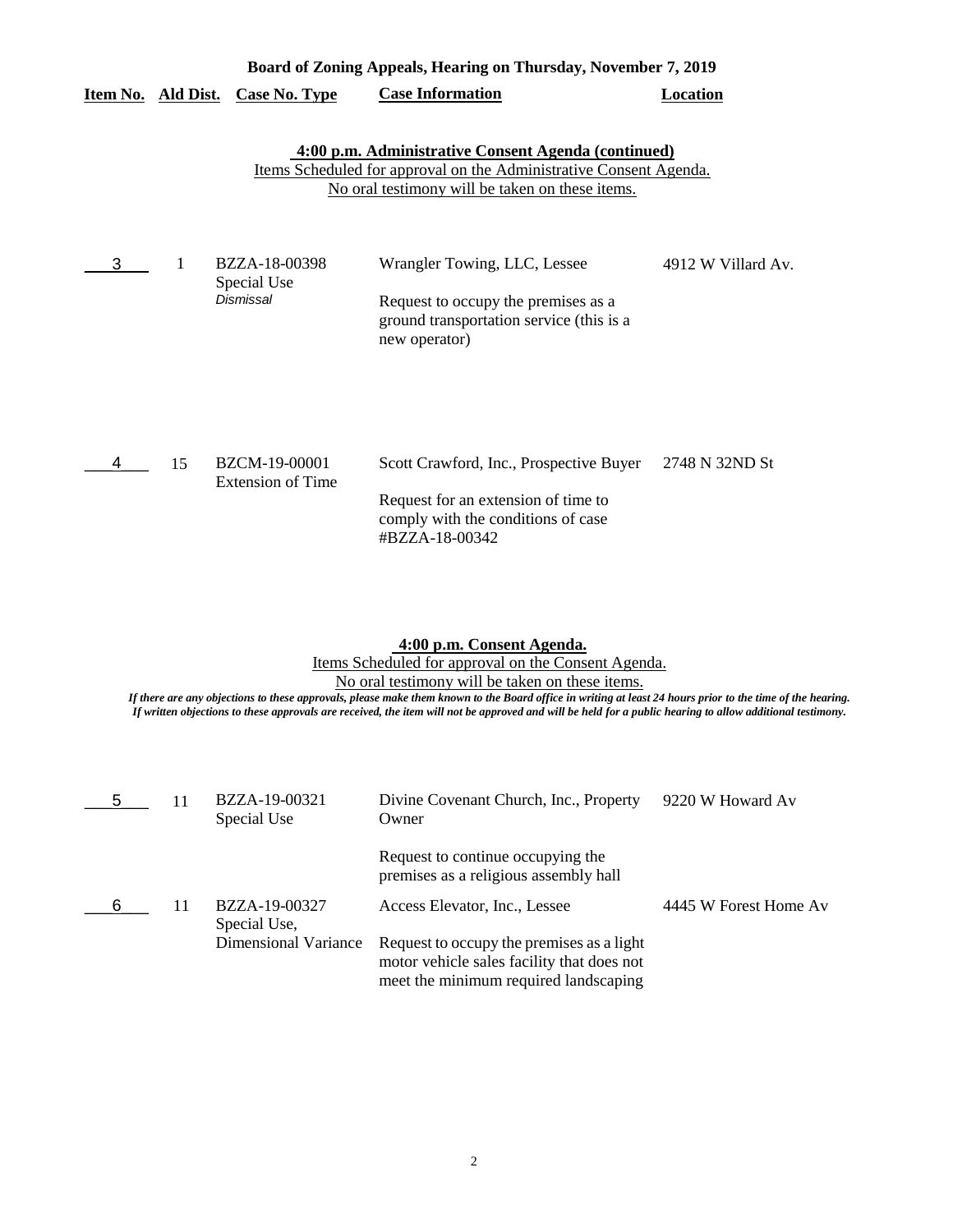| Board of Zoning Appeals, Hearing on Thursday, November 7, 2019                                                                                                                                                                                                                                                                                                                                                                                                           |    |                                              |                                                                                                                                                                                                                                                                                                                                                                                  |                       |  |
|--------------------------------------------------------------------------------------------------------------------------------------------------------------------------------------------------------------------------------------------------------------------------------------------------------------------------------------------------------------------------------------------------------------------------------------------------------------------------|----|----------------------------------------------|----------------------------------------------------------------------------------------------------------------------------------------------------------------------------------------------------------------------------------------------------------------------------------------------------------------------------------------------------------------------------------|-----------------------|--|
| <u>Item No. Ald Dist.</u>                                                                                                                                                                                                                                                                                                                                                                                                                                                |    | <b>Case No. Type</b>                         | <b>Case Information</b>                                                                                                                                                                                                                                                                                                                                                          | <b>Location</b>       |  |
| 4:00 p.m. Consent Agenda (continued)<br>Items Scheduled for approval on the Consent Agenda.<br>No oral testimony will be taken on these items.<br>If there are any objections to these approvals, please make them known to the Board office in writing at least 24 hours prior to the time of the hearing.<br>If written objections to these approvals are received, the item will not be approved and will be held for a public hearing to allow additional testimony. |    |                                              |                                                                                                                                                                                                                                                                                                                                                                                  |                       |  |
| 7                                                                                                                                                                                                                                                                                                                                                                                                                                                                        | 12 | BZZA-19-00274<br>Special Use                 | Iglesia La Comunidad Cristiana,<br><b>Property Owner</b><br>Request to continue occupying the                                                                                                                                                                                                                                                                                    | 1573 W Becher St      |  |
|                                                                                                                                                                                                                                                                                                                                                                                                                                                                          |    |                                              | premises as a religious assembly hall                                                                                                                                                                                                                                                                                                                                            |                       |  |
| 8                                                                                                                                                                                                                                                                                                                                                                                                                                                                        | 12 | BZZA-19-00330<br><b>Dimensional Variance</b> | Urban Harvest Brewing Co., Lessee<br>Request to allow a wall sign on the north<br>wall that exceeds the maximum allowed<br>display area and to allow six wall signs<br>and two projecting signs on the west wall<br>exceeding the maximum number of<br>signs allowed in one 25 linear foot<br>segment                                                                            | 1024 S 5Th St         |  |
| 9                                                                                                                                                                                                                                                                                                                                                                                                                                                                        | 15 | BZZA-19-00325<br>Special Use                 | Maria's Creative Care Learning Center,<br>Lessee<br>Request to occupy the premises as a day<br>care center for 65 children per shift<br>infant to 12 years of age, operating<br>Monday - Friday 5:00 a.m. - midnight                                                                                                                                                             | 1218 W Walnut St      |  |
| 10                                                                                                                                                                                                                                                                                                                                                                                                                                                                       | 15 | BZZA-19-00345<br><b>Use Variance</b>         | Future Leaders Academy, LLC, Lessee<br>Request to increase the age of children<br>from infant - 12 to infant - 13 years of<br>age, to increase the hours of operation<br>from $6:00$ a.m. - midnight to $5:00$<br>a.m. - midnight, and to continue<br>occupying the premises as a day care<br>center for 100 children per shift<br>Sunday - Saturday (this is a new<br>operator) | 1862 W Fond Du Lac Av |  |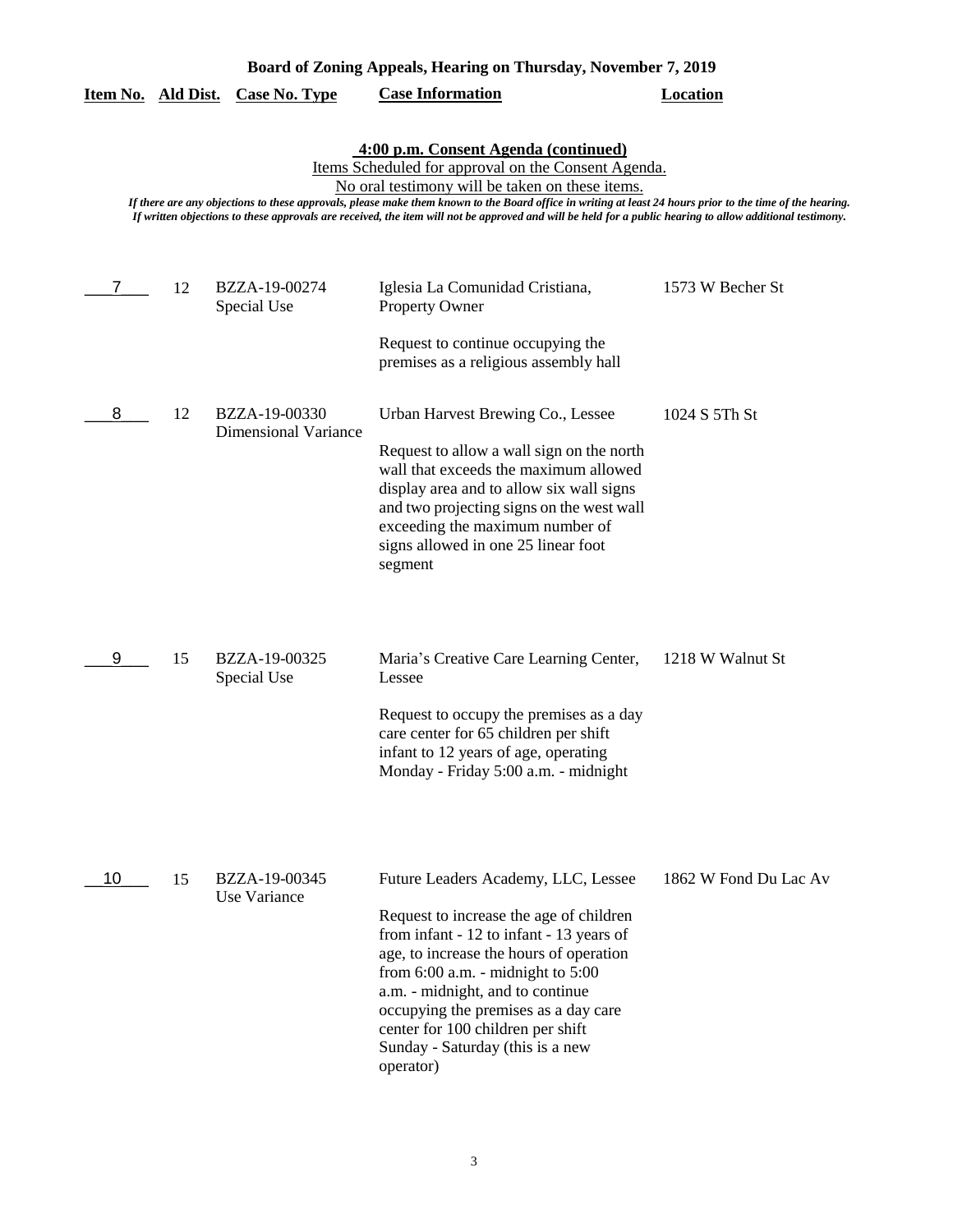| Board of Zoning Appeals, Hearing on Thursday, November 7, 2019 |   |                                              |                                                                                                                                                                                                                                                                                                                                                                                                                                                                          |                       |
|----------------------------------------------------------------|---|----------------------------------------------|--------------------------------------------------------------------------------------------------------------------------------------------------------------------------------------------------------------------------------------------------------------------------------------------------------------------------------------------------------------------------------------------------------------------------------------------------------------------------|-----------------------|
| Item No. Ald Dist.                                             |   | <b>Case No. Type</b>                         | <b>Case Information</b>                                                                                                                                                                                                                                                                                                                                                                                                                                                  | <b>Location</b>       |
|                                                                |   |                                              | 4:00 p.m. Consent Agenda (continued)<br>Items Scheduled for approval on the Consent Agenda.<br>No oral testimony will be taken on these items.<br>If there are any objections to these approvals, please make them known to the Board office in writing at least 24 hours prior to the time of the hearing.<br>If written objections to these approvals are received, the item will not be approved and will be held for a public hearing to allow additional testimony. |                       |
| 11                                                             | 2 | BZZA-19-00272<br>Special Use                 | SBA Towers II, LLC, Lessee<br>Request to continue to allow a 108 ft. tall<br>transmission tower                                                                                                                                                                                                                                                                                                                                                                          | 9411 W Fond Du Lac Av |
| 12                                                             | 2 | BZZA-19-00292<br><b>Dimensional Variance</b> | Benjamin Tyler Thompson, Property<br>Owner<br>Request to construct an addition to the<br>existing attached residential garage that<br>does not meet the minimum required<br>side yard setback                                                                                                                                                                                                                                                                            | 6655 N 94Th St        |
| 13                                                             | 4 | BZZA-19-00333<br>Special Use                 | Center for Veterans Issues, Ltd.,<br><b>Property Owner</b><br>Request to occupy a portion of the<br>premises as a social service facility                                                                                                                                                                                                                                                                                                                                | 3400 W Wisconsin Av   |
| 14                                                             | 4 | BZZA-19-00343<br>Special Use                 | Eleven Pilates, Inc., Lessee<br>Request to occupy a portion of the<br>premises as a personal instruction school                                                                                                                                                                                                                                                                                                                                                          | 717 N Milwaukee St    |
| 15                                                             | 5 | BZZA-19-00338<br>Special Use                 | Lakshya, Inc., Prospective Buyer<br>Request to add a car wash to the<br>Board-approved motor vehicle filling<br>station                                                                                                                                                                                                                                                                                                                                                  | 5401 N Lovers Lane Rd |
| 16                                                             | 5 | BZZA-19-00317<br>Special Use                 | The Word Center, Inc., Property Owner<br>Request to continue occupying the<br>premises as a religious assembly hall                                                                                                                                                                                                                                                                                                                                                      | 4713 N 76Th St        |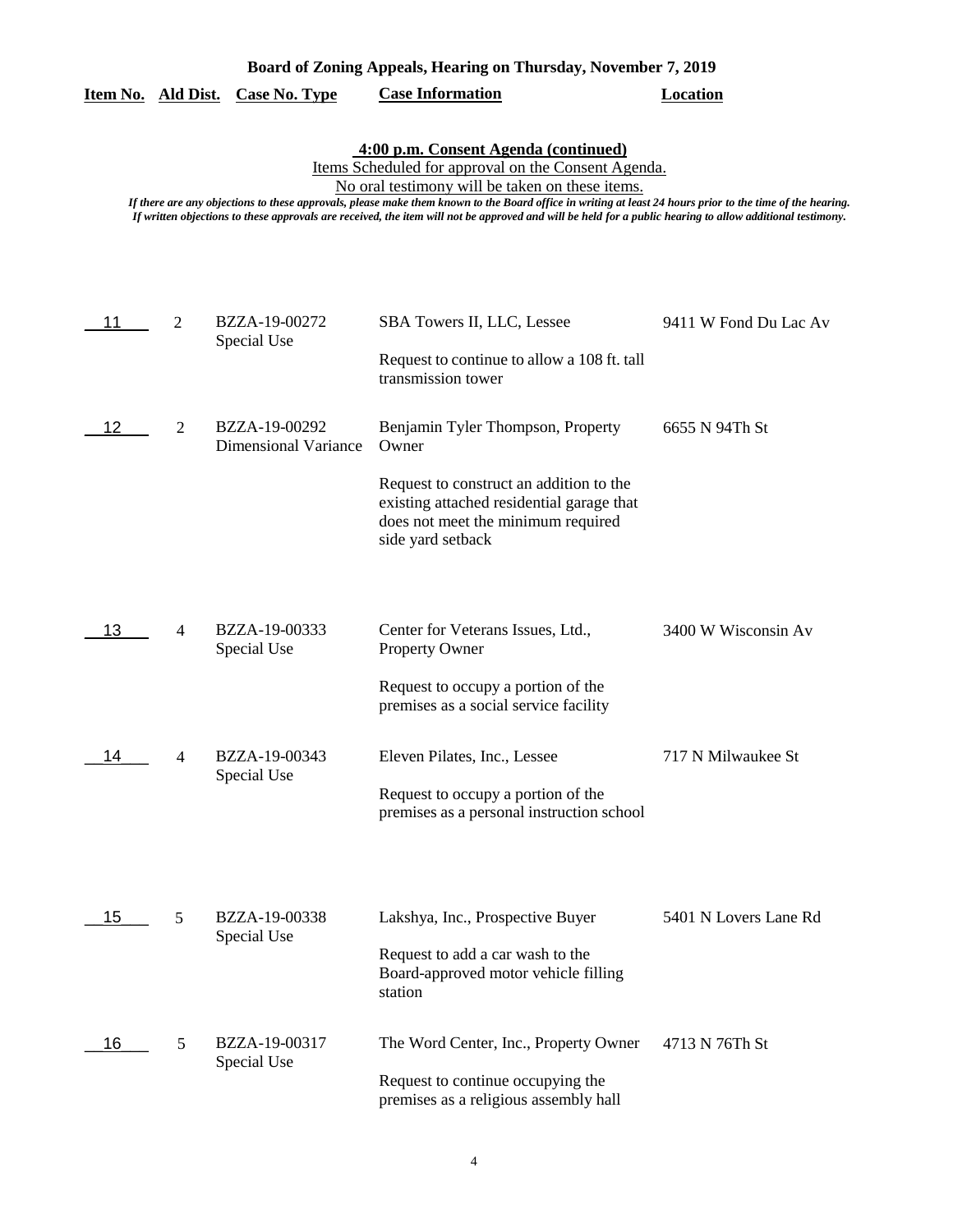### **Item No. Ald Dist. Case No. Type Case Information Location**

### **4:00 p.m. Consent Agenda (continued)**

Items Scheduled for approval on the Consent Agenda.

No oral testimony will be taken on these items.

*If there are any objections to these approvals, please make them known to the Board office in writing at least 24 hours prior to the time of the hearing. If written objections to these approvals are received, the item will not be approved and will be held for a public hearing to allow additional testimony.*

17 8

Dimensional Variance

BZZA-19-00318 Vientiane Noodle Shop, Lessee 3422 W National Av

Request to allow a wall sign and a projecting sign that exceeds the maximum number allowed

**4:15 p.m. Public Hearings.**

Please note that each item scheduled for a public hearing has been scheduled for approximately five to ten minutes. If an item takes longer than its allotted time, the item may be adjourned to the next available hearing date.

| 18 | 11 | BZZA-19-00263<br>Special Use | Star House, LLC, Lessee                                                                                                                                                                                        | 3738 S 60Th St     |
|----|----|------------------------------|----------------------------------------------------------------------------------------------------------------------------------------------------------------------------------------------------------------|--------------------|
|    |    |                              | Request to occupy the premises as a day<br>care center for 315 children per shift<br>infant - 13 years of age, operating<br>Monday - Friday from 6:00<br>a.m. - midnight and Saturday 7:00<br>a.m. - 6:00 p.m. |                    |
| 19 | 12 | BZZA-19-00365<br>Special Use | CleanSlate Medical Group of<br>Wisconsin, SC, Lessee                                                                                                                                                           | 1111 S 6Th St      |
|    |    |                              | Request to occupy a portion of the<br>premises as a social service facility                                                                                                                                    |                    |
| 20 | 12 | BZZA-19-00284<br>Special Use | Milwaukee Auto Glass, LLC, Lessee                                                                                                                                                                              | 1400 W Mitchell St |
|    |    |                              | Request to continue occupying the<br>premises as a light motor vehicle repair<br>facility                                                                                                                      |                    |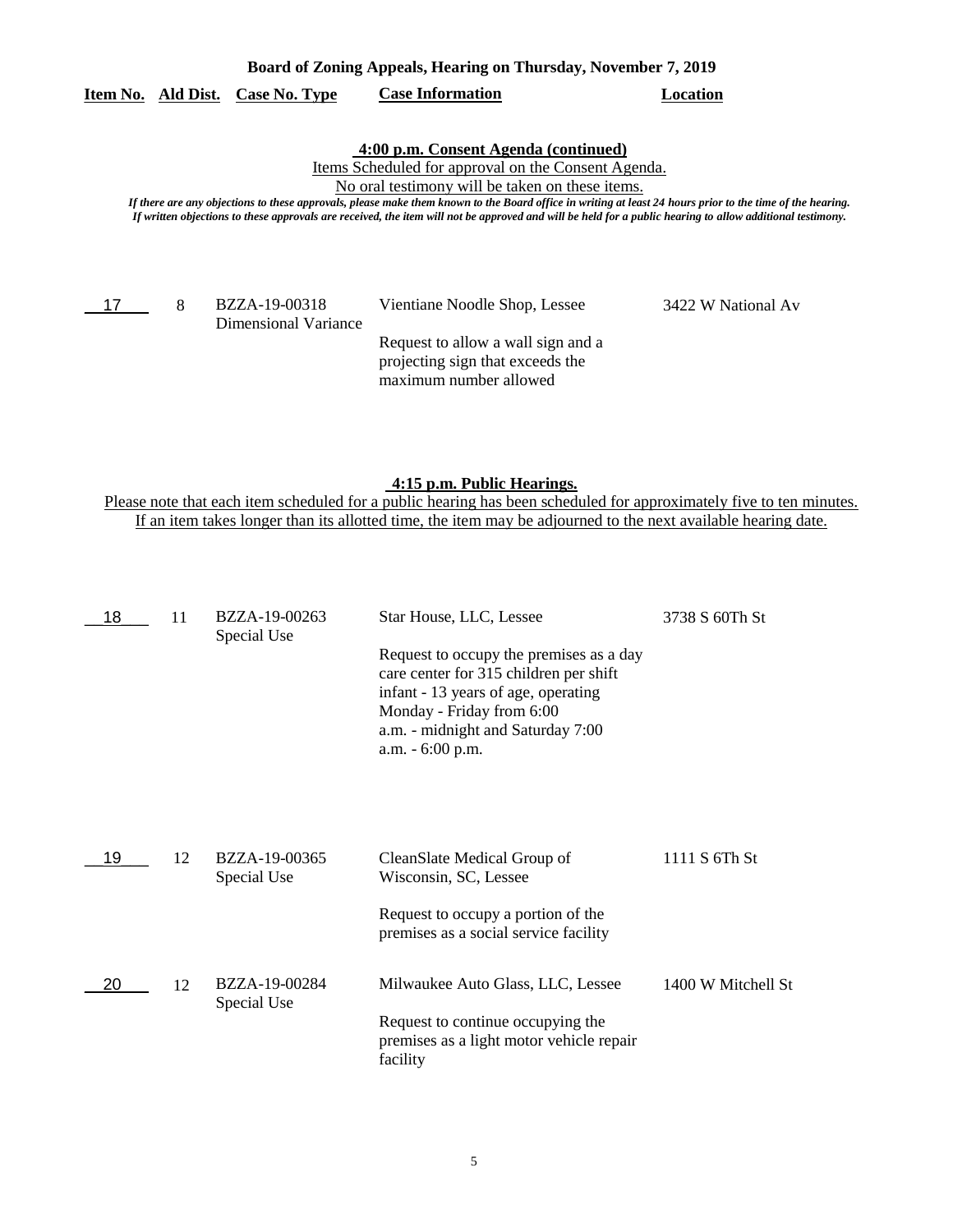| Board of Zoning Appeals, Hearing on Thursday, November 7, 2019 |    |                                              |                                                                                                                                                                                                                                                                                             |                   |
|----------------------------------------------------------------|----|----------------------------------------------|---------------------------------------------------------------------------------------------------------------------------------------------------------------------------------------------------------------------------------------------------------------------------------------------|-------------------|
| Item No. Ald Dist.                                             |    | <b>Case No. Type</b>                         | <b>Case Information</b>                                                                                                                                                                                                                                                                     | <b>Location</b>   |
|                                                                |    |                                              | 4:15 p.m. Public Hearings (continued)<br>Please note that each item scheduled for a public hearing has been scheduled for approximately five to ten minutes.<br>If an item takes longer than its allotted time, the item may be adjourned to the next available hearing date.               |                   |
| 21                                                             | 12 | BZZA-19-00328<br>Use Variance                | Camila's Children's Daycare, Lessee<br>Request to occupy a portion of the<br>premises as a day care center for 25<br>children per shift infant to 5 years of age,<br>operating Monday - Friday 5:30<br>a.m. - 7:00 p.m.                                                                     | 1133 W Lincoln Av |
| 22                                                             | 12 | BZZA-19-00234<br>Special Use                 | A & J Motorz, LLC, Lessee<br>Request to continue occupying a portion<br>of the premises as a light motor sales<br>facility (this is a new operator)                                                                                                                                         | 2485 S 13Th St    |
| 23                                                             | 12 | BZZA-19-00315<br>Special Use                 | Peter Mathews, Lessee<br>Request to occupy the premises as an<br>assembly hall                                                                                                                                                                                                              | 2690 S 13Th St A  |
| 24                                                             | 12 | BZZA-19-00331<br><b>Dimensional Variance</b> | Susio, LLC, Property Owner<br>Request to allow an accessory parking<br>lot without the minimum required<br>perimeter landscaping, allow an<br>ornamental metal fence that exceeds the<br>maximum allowed height, and allow a<br>wall sign that exceeds that maximum<br>allowed display area | 600 S 6Th St      |
| 25                                                             | 12 | BZZA-19-00186<br>Use Variance                | Jesus Painting, LLC, Lessee<br>Request to occupy a portion of the<br>premises as a contractor's shop                                                                                                                                                                                        | 2564 S 11Th St    |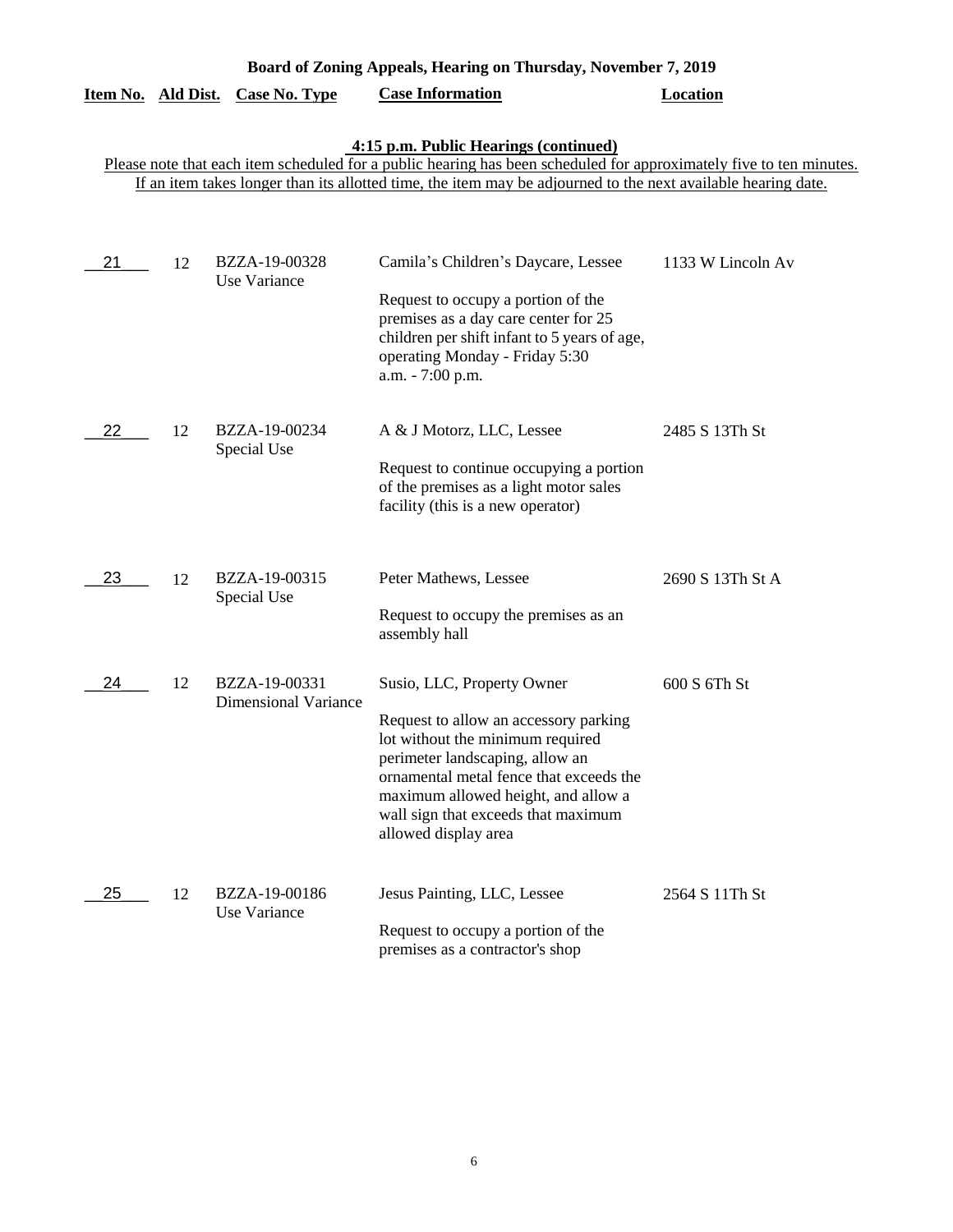|                           | Board of Zoning Appeals, Hearing on Thursday, November 7, 2019 |                                                              |                                                                                                                                                                                                                                                                             |                   |  |  |
|---------------------------|----------------------------------------------------------------|--------------------------------------------------------------|-----------------------------------------------------------------------------------------------------------------------------------------------------------------------------------------------------------------------------------------------------------------------------|-------------------|--|--|
| <u>Item No. Ald Dist.</u> |                                                                | <b>Case No. Type</b>                                         | <b>Case Information</b>                                                                                                                                                                                                                                                     | <b>Location</b>   |  |  |
|                           |                                                                |                                                              | 5:15 p.m. Public Hearings.<br>Please note that each item scheduled for a public hearing has been scheduled for approximately five to ten minutes.<br>If an item takes longer than its allotted time, the item may be adjourned to the next available hearing date.          |                   |  |  |
|                           |                                                                |                                                              |                                                                                                                                                                                                                                                                             |                   |  |  |
| 26                        | 14                                                             | BZZA-19-00336<br>Special Use                                 | Early Start Daycare, LLC, Prospective<br><b>Buyer</b>                                                                                                                                                                                                                       | 803 W Oklahoma Av |  |  |
|                           |                                                                |                                                              | Request to occupy the premises as a day<br>care center for 51 children per shift<br>infant - 13 years of age, operating<br>Monday - Friday 6:00 a.m. to 6:00 p.m.                                                                                                           |                   |  |  |
| 27                        | 14                                                             | BZZA-19-00289<br><b>Dimensional Variance</b>                 | Eric Van Schyndle, Property Owner                                                                                                                                                                                                                                           | 3155 S Mabbett Av |  |  |
|                           |                                                                |                                                              | Request to construct a garage that does<br>not meet the minimum required side<br>street setback                                                                                                                                                                             |                   |  |  |
| 28                        | 15                                                             | BZZA-19-00208<br>Special Use                                 | Myndful Teaching CC Services, LLC,<br>Lessee                                                                                                                                                                                                                                | 1801 N 12Th St    |  |  |
|                           |                                                                |                                                              | Request to increase the hours of<br>operation from 6:00 a.m. - midnight to<br>24 hours and continue occupying the<br>premises as a day care center for 29<br>children 1st and 2nd shift, 20 children on<br>3rd shift infant - 13 years of age,<br>operating Monday - Sunday |                   |  |  |
| 29                        | 15                                                             | BZZA-18-00464<br>Special Use,<br><b>Dimensional Variance</b> | KP Real Estate Holding, Inc.,<br>Property Owner                                                                                                                                                                                                                             | 1606 N 35Th St    |  |  |
|                           |                                                                |                                                              | Request to add an addition to the<br>general retail establishment (permitted)<br>that exceeds the side street setback and<br>does not meet the minimum required<br>side street glazing (applicant is<br>combining lot with 1600 N. 35th St.)                                |                   |  |  |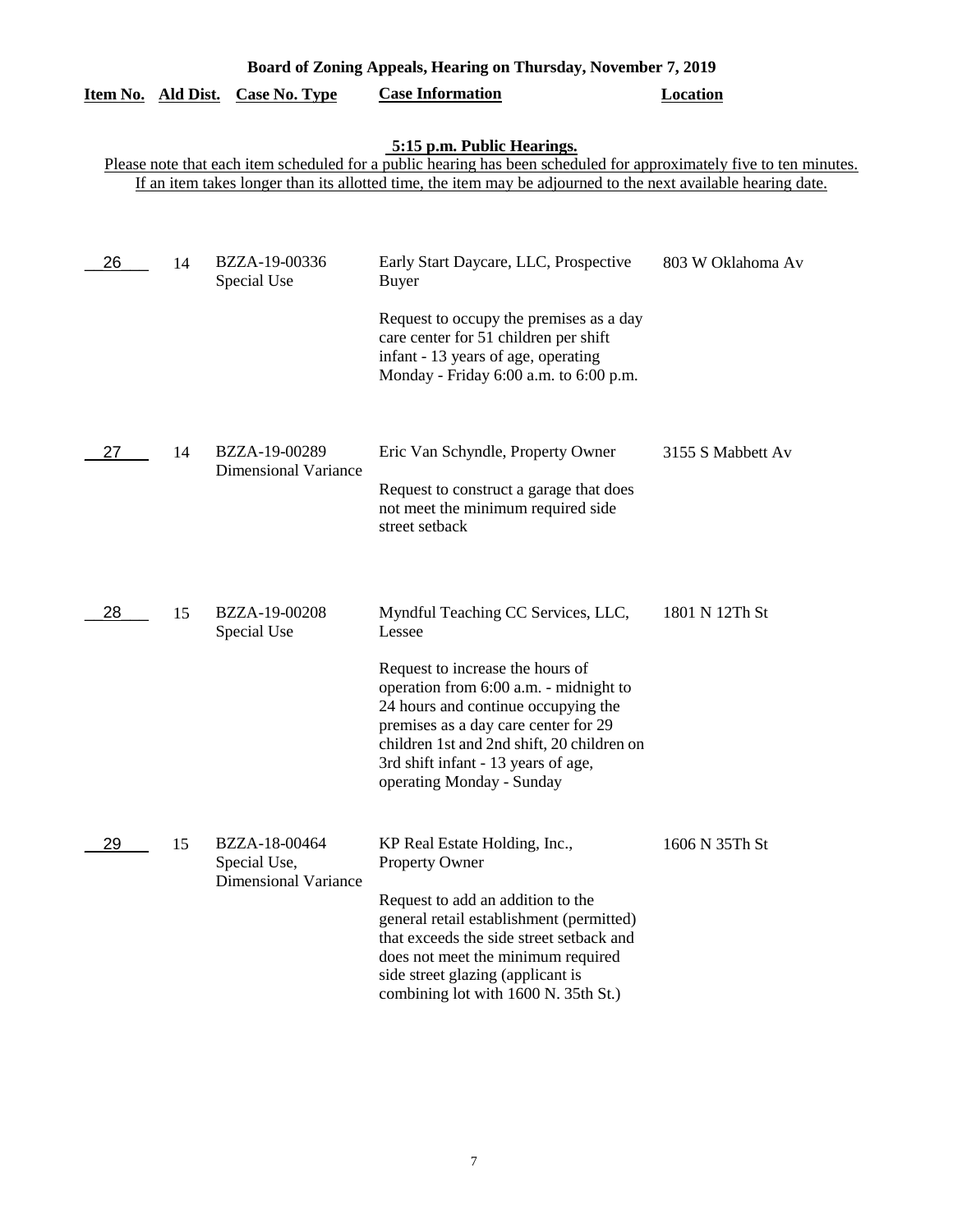|                    | Board of Zoning Appeals, Hearing on Thursday, November 7, 2019 |                                                              |                                                                                                                                                                                                                                                                               |                    |  |  |
|--------------------|----------------------------------------------------------------|--------------------------------------------------------------|-------------------------------------------------------------------------------------------------------------------------------------------------------------------------------------------------------------------------------------------------------------------------------|--------------------|--|--|
| Item No. Ald Dist. |                                                                | <b>Case No. Type</b>                                         | <b>Case Information</b>                                                                                                                                                                                                                                                       | <b>Location</b>    |  |  |
|                    |                                                                |                                                              | 5:15 p.m. Public Hearings (continued)<br>Please note that each item scheduled for a public hearing has been scheduled for approximately five to ten minutes.<br>If an item takes longer than its allotted time, the item may be adjourned to the next available hearing date. |                    |  |  |
| 30                 | 15                                                             | BZZA-19-00351<br><b>Dimensional Variance</b>                 | Master Lock Company, LLC, Property<br>Owner<br>Request to reconstruct and expand the<br>light motor vehicle parking lots<br>(permitted) that do not meet the<br>minimum required landscaping                                                                                  | 2600 N 32Nd St     |  |  |
| 31                 | 15                                                             | BZZA-19-00349<br>Special Use                                 | Kal Service, LLC, Property Owner<br>Request to construct an addition and<br>continue occupying the premises as a<br>motor vehicle filling station and<br>convenience store                                                                                                    | 2624 W Lisbon Av   |  |  |
| 32                 | 15                                                             | BZZA-19-00347<br>Special Use                                 | Dr. Howard Fuller Collegiate Academy,<br>Prospective Buyer<br>Request to occupy the premises as an<br>elementary or secondary school                                                                                                                                          | 4115 N Teutonia Av |  |  |
| 33                 | 1                                                              | BZZA-19-00324<br>Dimensional Variance Property Owner         | Holy Temple Firstborn MBC, Inc.,<br>Request to allow parking for a vehicle<br>exceeding the maximum allowed length                                                                                                                                                            | 4957 N 18Th St     |  |  |
| 34                 | 1                                                              | BZZA-19-00335<br>Special Use,<br><b>Dimensional Variance</b> | Hope Street Ministry, Inc. DBA<br><b>SHECHEM, Property Owner</b><br>Request to construct a community center<br>that exceeds the maximum allowed front<br>setback and does not meet the minimum<br>required building height                                                    | 2510 W Capitol Dr  |  |  |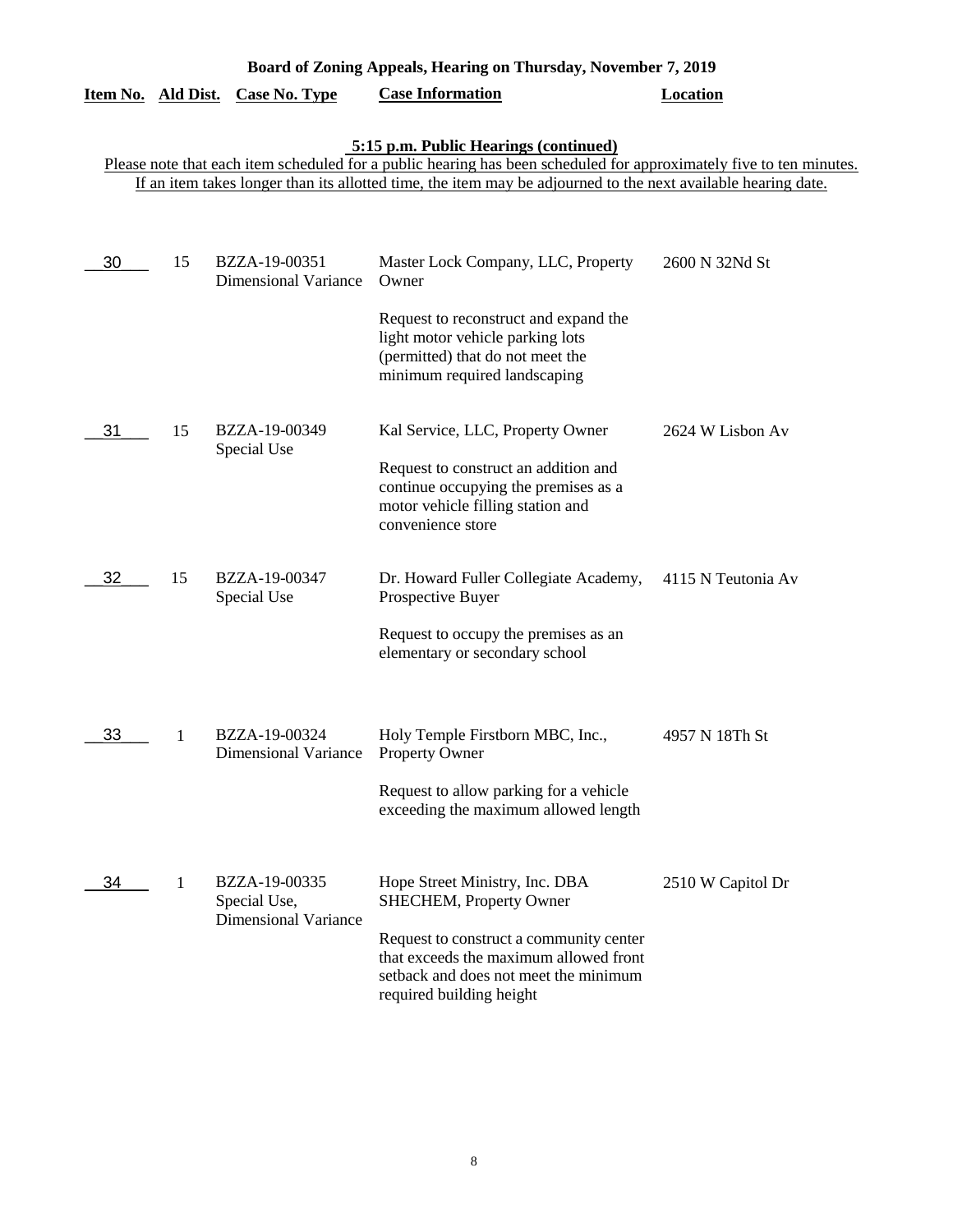# **Board of Zoning Appeals, Hearing on Thursday, November 7, 2019**

# **Ald Dist. Case No. Type Case Information Location**

# **5:15 p.m. Public Hearings (continued)**

Please note that each item scheduled for a public hearing has been scheduled for approximately five to ten minutes. If an item takes longer than its allotted time, the item may be adjourned to the next available hearing date.

| 35 | BZZA-19-00184<br>Special Use, | Fresh Cars, Inc., Lessee                                                                                                                                                                       | 3628 W Villard Av  |
|----|-------------------------------|------------------------------------------------------------------------------------------------------------------------------------------------------------------------------------------------|--------------------|
|    | <b>Dimensional Variance</b>   | Request to occupy the premises as a light<br>motor vehicle sales and repair facility<br>that does not meet the minimum required<br>landscaping                                                 |                    |
| 36 | BZZA-19-00322<br>Special Use, | Brothers Auto Care LLC, Lessee                                                                                                                                                                 | 5003 N Teutonia Av |
|    | <b>Dimensional Variance</b>   | Request to add an outdoor storage (tires)<br>that does not meet the minimum required<br>screening and continue occupying the<br>premises as a light motor vehicle sales<br>and repair facility |                    |

#### **6:15 p.m. Public Hearings.**

Please note that each item scheduled for a public hearing has been scheduled for approximately five to ten minutes. If an item takes longer than its allotted time, the item may be adjourned to the next available hearing date.

| 37 | 3 | BZZA-19-00304<br>Special Use | Little Caesars Enterprises, Property<br>Owner                                                                                            | 2831 N Oakland Av  |
|----|---|------------------------------|------------------------------------------------------------------------------------------------------------------------------------------|--------------------|
|    |   |                              | Request to continue occupying the<br>premises as a fast-food/carry-out<br>restaurant                                                     |                    |
| 38 | 4 | BZZA-19-00346<br>Special Use | Saint John's Communities, Inc. dba Saint<br>John's on the Lake, Property Owner                                                           | 1858 N Prospect Av |
|    |   |                              | Request to occupy a portion of the<br>premises as a community-based<br>residential facility (third and fourth<br>floor) for 60 occupants |                    |
| 39 | 6 | BZZA-19-00303<br>Special Use | Wisconsin Community Services (WCS),<br>Lessee                                                                                            | 1728 W Atkinson Av |
|    |   |                              | Request to occupy the premises as a<br>transitional housing facility for 18<br>occupants                                                 |                    |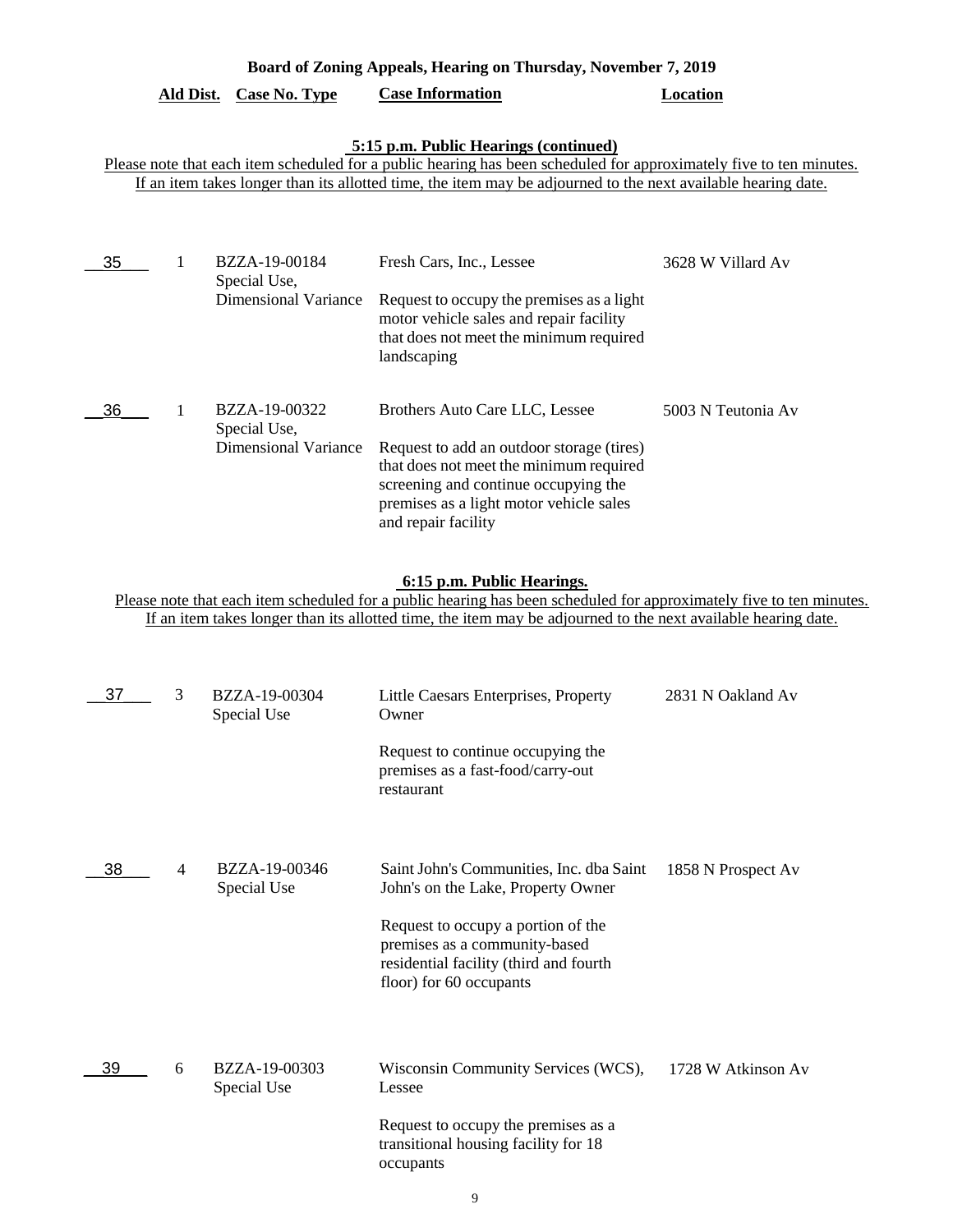| Board of Zoning Appeals, Hearing on Thursday, November 7, 2019 |   |                                              |                                                                                                                                                                                                                                                                                      |                   |
|----------------------------------------------------------------|---|----------------------------------------------|--------------------------------------------------------------------------------------------------------------------------------------------------------------------------------------------------------------------------------------------------------------------------------------|-------------------|
| Item No. Ald Dist.                                             |   | <b>Case No. Type</b>                         | <b>Case Information</b>                                                                                                                                                                                                                                                              | <b>Location</b>   |
|                                                                |   |                                              | 6:15 p.m. Public Hearings (continued)<br>Please note that each item scheduled for a public hearing has been scheduled for approximately five to ten minutes.                                                                                                                         |                   |
|                                                                |   |                                              | If an item takes longer than its allotted time, the item may be adjourned to the next available hearing date.                                                                                                                                                                        |                   |
| 40                                                             | 6 | BZZA-19-00323                                | Holton Street Quick Mart Property,                                                                                                                                                                                                                                                   | 426 E Burleigh St |
|                                                                |   | Special Use                                  | LLC, Property Owner                                                                                                                                                                                                                                                                  |                   |
|                                                                |   |                                              | Request to construct a motor vehicle<br>filling station                                                                                                                                                                                                                              |                   |
| 41                                                             | 6 | BZZA-19-00350<br>Use Variance                | Huettner Properties, LLC, Property<br>Owner                                                                                                                                                                                                                                          | 2105 N Booth St   |
|                                                                |   |                                              | Request to occupy the premises as a<br>multi-family dwelling that exceeds the<br>maximum allowed number of units                                                                                                                                                                     |                   |
| 42                                                             | 7 | BZZA-19-00282<br>Special Use                 | <b>Safety First Learning Center, Lessee</b><br>Request to increase the days of operation<br>from Monday - Friday to<br>Sunday - Saturday and continue<br>occupying the premises as a daycare<br>center for 72 children per shift infant - 13<br>years of age, operating 5:00 a.m. to | 3380 N 35Th St    |
| 43                                                             | 7 | BZZA-19-00277                                | midnight<br>Greater West Side Gods Hands Outreach                                                                                                                                                                                                                                    | 2602 W Auer Av    |
|                                                                |   | Use Variance,<br><b>Dimensional Variance</b> | Mission, Prospective Buyer<br>Request to allow a chain link and<br>barbed-wire fence in the side and back<br>yard of the premises                                                                                                                                                    |                   |
| 44                                                             | 8 | BZZA-19-00309<br>Use Variance                | School Sisters of St. Francis,<br>Property Owner<br>Request to occupy a portion of the<br>premises as a multi-family dwelling                                                                                                                                                        | 1501 S Layton Bl  |